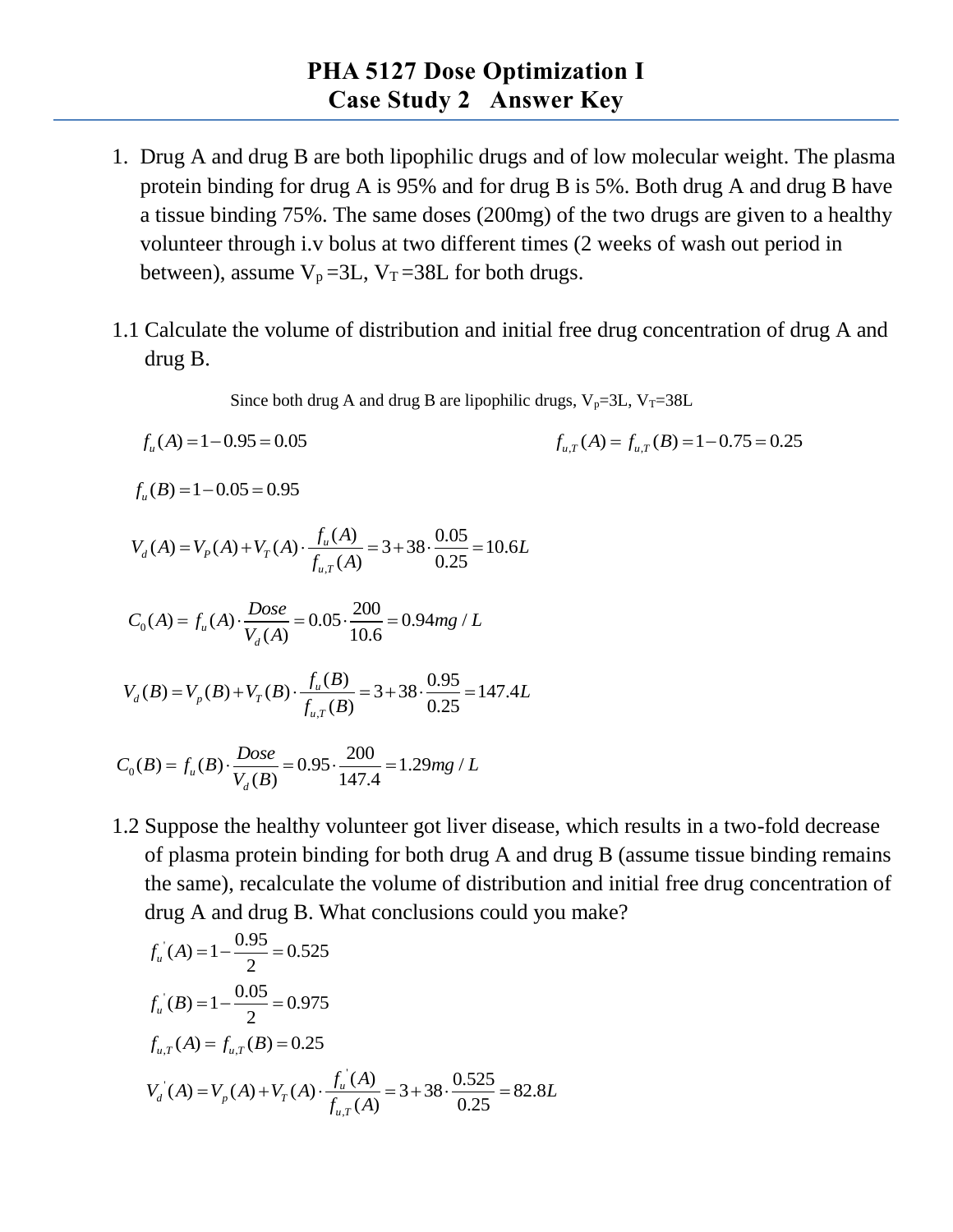$$
C_0(A) = f_u(A) \cdot \frac{Dose}{V_d(A)} = 0.525 \cdot \frac{200}{82.8} = 1.27mg / L
$$
  

$$
V_d(B) = V_p(B) + V_T(B) \cdot \frac{f_u(B)}{f_{u,T}(B)} = 3 + 38 \cdot \frac{0.975}{0.25} = 151.2L
$$
  

$$
C_0(B) = f_u(B) \cdot \frac{Dose}{V_d(B)} = 0.975 \cdot \frac{200}{151.2} = 1.29mg / L
$$

*By looking at the initial free drug concentration before and after disease, we could see that for drug with high plasma protein binding (drug A), the initial free drug concentration changed a lot (approximately 35%), but for drug with low plasma protein binding (drug B), the initial free drug concentration remains the same (1.29 mg/L), therefore we came to the conclusion that the free drug levels of drugs with high plasma protein binding are more prone to be affected by changes in plasma protein binding.*

## 2. TRUE (T) or FALSE (F)

T F Volume of distribution decreases with time because there will be less and less drug remaining in the body.

T F Lipophilic drugs will be able to distribute throughout the body, so their volume of distribution cannot be smaller than total body water volume (41L).

T F A water-soluble drug will pass across muscle membranes faster than across brain membranes (assume permeability-rate limitations).

T F Low molecular weight, lipophilic drugs are generally taken up fast by highly perfused organs.

T F A weak acid, whose unionized form shows a high partition coefficient, is likely to cross most membrane barriers.

T F Assume a drug is substrate of a specific transport protein. Transporters only eliminate drugs from the body.

T F Assume a drug is substrate of a specific transport protein. Transporters do not use energy.